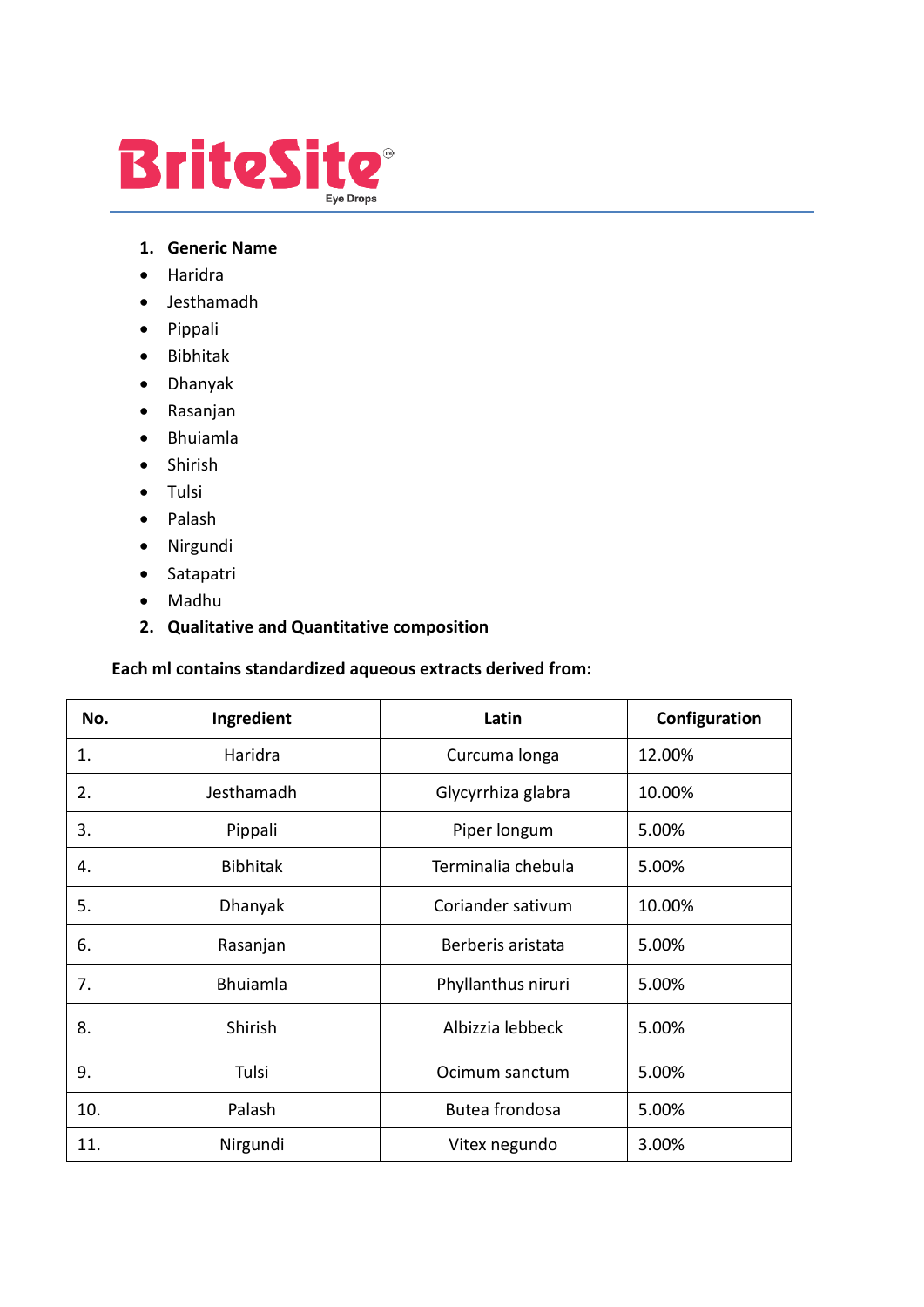|     | Satapatri | Rosa damascena | 15.00% |
|-----|-----------|----------------|--------|
| ⊥J. | Madhu     | Honey          | 15.00% |

#### **3. Dosage form and strength**

Topical ophthalmic solution containing above ingredients.

# **4. Clinical particulars**

# **4.1 Therapeutic indication**

Britesite eye drops is indicated for:

Eye strain due to o Excessive computer usage,

- Pollution
- Dust,
- Smoke
- Foreign bodies etc.

Inflammatory conditions of the eye due to o Infection

- Allergy
- Injury
- Use of eye cosmetics

Maintenance of clear vision in healthy eyes

Supportive therapy for the treatment of

- Dry eyes
- Age-related Macular Degeneration
- Cataract
- Conjunctivitis allergic, bacterial and viral
- Post-operative care

# **4.2 Posology and method of administration**

As directed by physician.

# **4.3 Contraindication**

Britesite is contraindicated in case of hypersensitivity.

# **4.4 Special warnings and precautions for use**

None.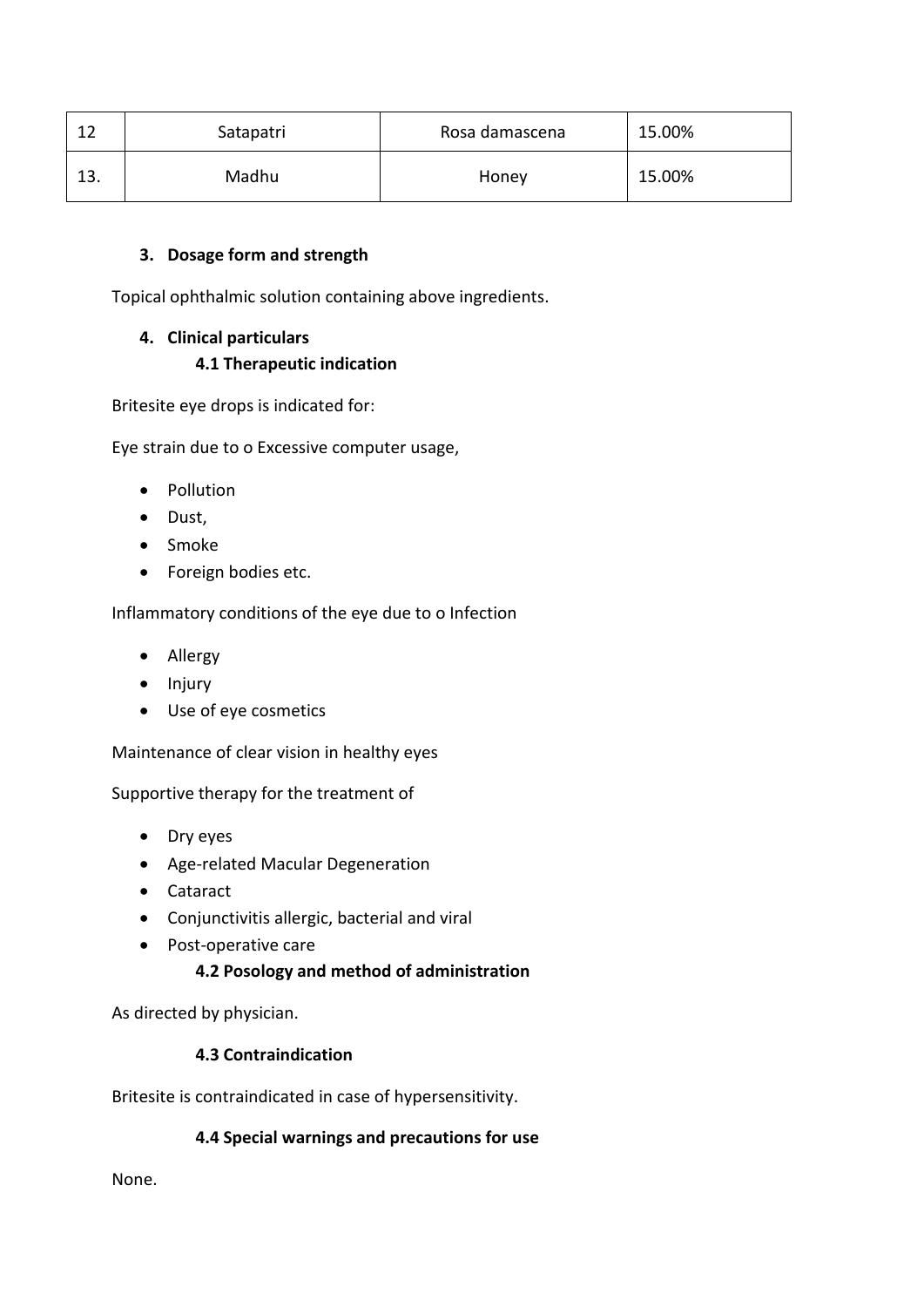#### **4.5 Drug interactions**

No data available.

#### **4.6 Use in special population**

- Pediatric: No data available.
- Geriatric: No data available.
- Liver impairment: No data available.
- Renal failure: No data available.
- Pregnancy and lactation: No data available.

# **4.7 Effects on ability to drive and use machine**

Patients should be cautioned against engaging in activities requiring complete mental alertness, and motor coordination such as operating machinery until their response to Britesite is known.

#### **4.8 Undesirable effects**

No data available.

#### **4.9 Overdose**

There is limited experience of overdose with Britesite. Initiate general symptomatic and supportive measures in all cases of overdosages where necessary.

# **5. Pharmacological properties 5.1 Mechanism of action**

BriteSite eyedrops is an absolutely sterile solution having 13 purified plant extracts having antioxidant and nutritional properties. It has an immediate cooling & soothing effect on the eye, which persists even after 30 minutes of the instillation. BriteSite eye drops do not cause any stinging and burning even in irritated eyes. BriteSite eye drops protects eyes from pollutants such as dust, smoke, fumes as well as occupation related disorders like Computer Vision Syndrome etc. BriteSite eye drops is boosted with natural anti-inflammatory herbs like Palash, Haridra; hence, is useful in the inflammatory conditions of the eye. Rosa damascena in BriteSite has a unique anti-solar effect, which protects the eyeball from harmful effects of the sunlight. The use of honey as an ophthalmic antioxidant is very well accepted even in western countries. Honey is a great source of trace nutrients like Folate, Vit. C, Vit. B, sodium, potassium, phosphorus, selenium, zinc, magnesium, manganese and copper etc. Daily instillation of BriteSite eye drops provides nutrition to the components of the eyeball and is beneficial to maintain eye health.

# **5.2 Pharmacodynamic properties**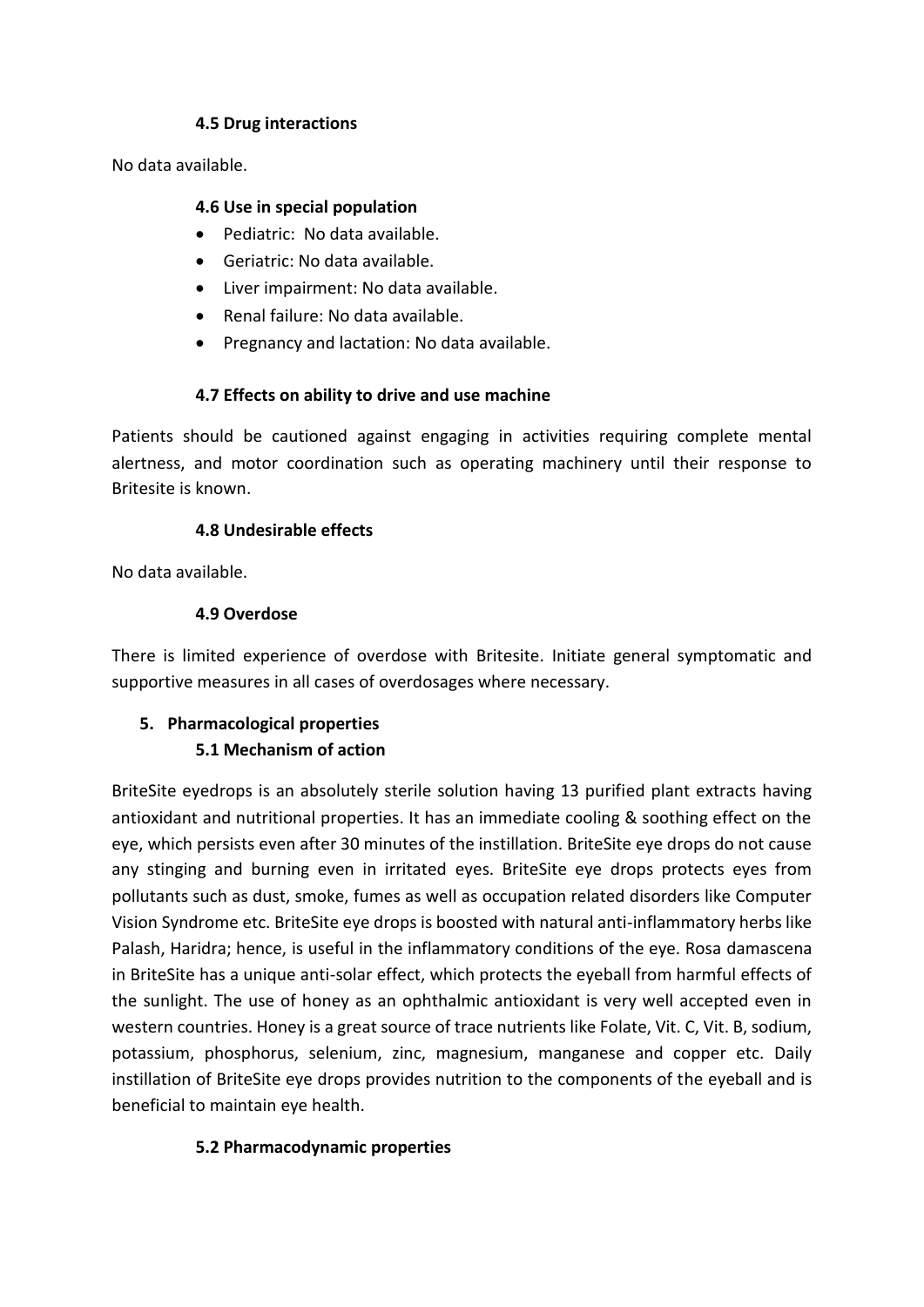No data available.

#### **5.3 Pharmacokinetic properties**

No data available.

#### **6. Nonclinical properties**

# **6.1 Animal Toxicology or Pharmacology**

Not required.

# **7. Description**

The ingredients of BriteSite could be categorized into four classes according to their mode of action:

1. Anti-inflammatory – Curcuma longa, Glycyrrhiza glabra, Piper longum, Berberis aristata, Phyllanthus niruri, Albizzia lebbeck, Ocimum sanctum, Vitex negundo, Butea frondosa, Rosa damascena, Honey

2. Antimicrobial – Curcuma longa, Glycyrrhiza glabra, Piper longum, Terminalia chebula, Coriandrum sativum, Berberis aristata, Albizzia lebbeck, Ocimum sanctum, Vitex negundo, Butea frondosa, Rosa damascena, Honey

3. Antioxidant – Curcuma longa, Glycyrrhiza glabra, Piper longum, Terminalia chebula, Coriandrum sativum, Phyllanthus niruri, Ocimum sanctum, Vitex

negundo, Rosa damascena, Honey

4. Immunomodulatory – Curcuma longa, Glycyrrhiza glabra, Piper longum, Coriandrum sativum, Berberis aristata, Phyllanthus niruri, Albizzia lebbeck, Ocimum sanctum, Honey

Some of the key findings about BriteSite ingredients are as follows:

Berberis aristata - conjunctival scrapings of patients receiving the berberine chloride eye drops were negative for C. trachomatis and there were no relapses, even one year after treatment.

Curcuma longa - The results indicate that turmeric and curcumin are effective against the development of diabetic cataract. Further, turmeric may be explored for anticataractogenic agents that prevent or delay the development of cataract.

Glycyrrhiza glabra: Glycyrrhizin [Yashtimadhu] in a 5% solution showed a comparable antiinflammatory effect to that of dexamethasone (0.1%).

Phyllanthus niruri: P. niruri is able to modulate the immune system, via proliferation and activation of T- and B-lymphocytes, activation of the complement system, activation of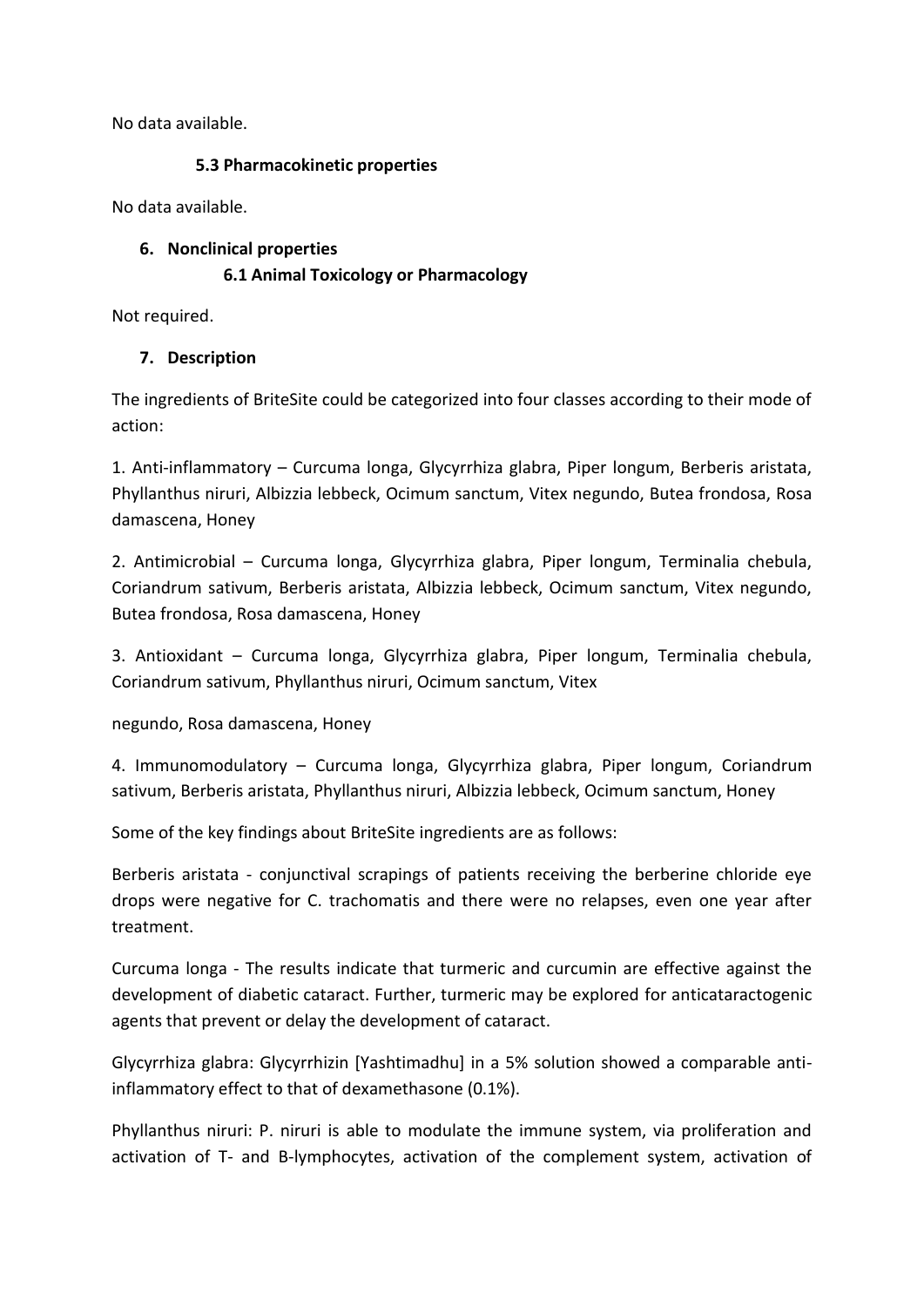phagocytic cells such as macrophages and monocytes, as well as increase of cytotoxic cells such as the Natural Killer cells.

Ocimum sanctum(OS): The extracts from the leaves of Ocimum sanctum showed better activity against the three MRSA strains. OS possesses a significant anticataract activity in vitro and its anticataract potential could be related with its AR inhibitory effect.

Rosa damascena: Rose water obtained from petals of Rosa damascena is known for its soothing effect and also found to be beneficial in ophthalmoathy

Honey: In eye research, flavonoids have been reported as anticataract agents in vivo and vitro because of their osmotic protection as inhibitors of aldose reductase.

Coriander sativum: The daily use of coriander fruits in various forms is very common in India and the present study revealed strong antioxidant activity of coriander extracts that was superior to known antioxidant ascorbic acid and indicate its intake may be beneficial.

Butea frondosa: The findings reveal statistically significant differences (P < 0.05) between the arkas of the Butea frondosa and the commercial eye drop of Flurbiprofen.

Thus, BriteSite eye drops are specifically designed to counter all 4 aforesaid pathological events and hence are useful in the treatment as well as prevention of eye diseases.

# **8. Pharmaceutical particulars 8.1 Incompatibilities**

There are no known incompatibilities.

# **8.2 Shelf-life**

36 months.

# **8.3 Packaging Information**

BriteSite eye drops are available in 10 ml container sterilized by Gamma Irradiation.

# **8.4 Storage and handling instructions**

Store in cool and dry place.

# **9. Patient Counselling Information 9.1 Adverse reactions**

Refer part 4.8

# **9.2 Drug Interactions**

Refer part 4.8